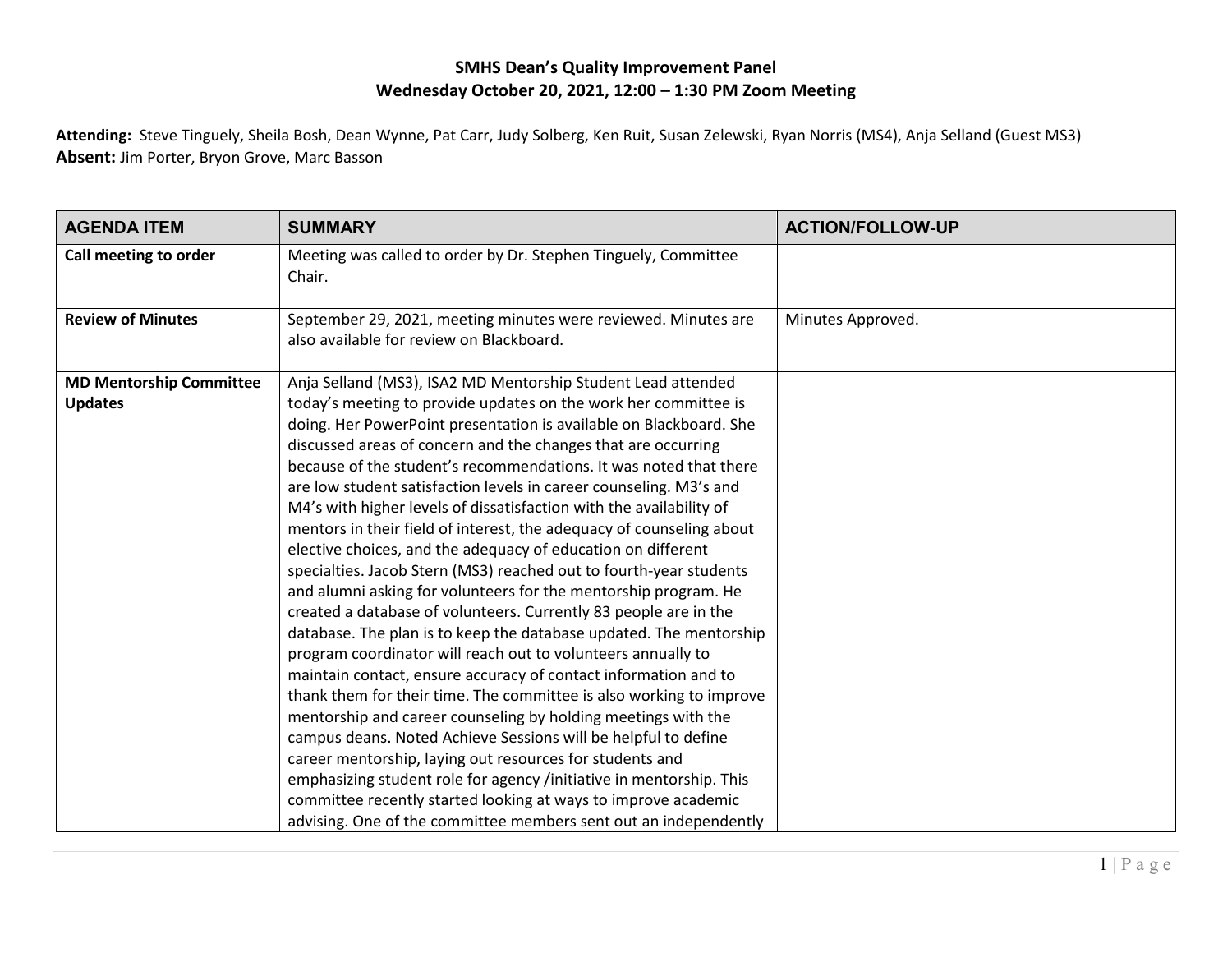|                                                                                           | created mini survey to gain insight on the low satisfaction with<br>academic advising (N=10). Anja commented that based on the<br>results it's presumed that many students are conflating academic<br>and career advising. The committee recommended clarifying<br>expectations of academic advising, determining whether a formal<br>program is needed and/or using Achieve sessions to inform students<br>of resources. Further conversations to determine next steps will take<br>place at the upcoming MD Mentorship committee meeting.                                                                                                                                                                                                                                                                                                                                                                                                                                                                                                                                                                                                                                                                                                                                                                                                                                                                                                   |  |
|-------------------------------------------------------------------------------------------|-----------------------------------------------------------------------------------------------------------------------------------------------------------------------------------------------------------------------------------------------------------------------------------------------------------------------------------------------------------------------------------------------------------------------------------------------------------------------------------------------------------------------------------------------------------------------------------------------------------------------------------------------------------------------------------------------------------------------------------------------------------------------------------------------------------------------------------------------------------------------------------------------------------------------------------------------------------------------------------------------------------------------------------------------------------------------------------------------------------------------------------------------------------------------------------------------------------------------------------------------------------------------------------------------------------------------------------------------------------------------------------------------------------------------------------------------|--|
| <b>Academic Advising Student</b><br><b>Focus Group Update</b>                             | UMEC asked OMA to pull together a focus group to discuss the<br>reasons for low satisfaction with academic advising. OMA met with<br>the students on October 6 <sup>th</sup> . Prior to that meeting, one of the<br>students on the MD Mentorship Committee independently sent out<br>a mini survey (N=10) asking students about their experience and<br>perceptions on academic advising. While the response rate was low,<br>based on the responses received the focus group determined that<br>students may be conflating career and academic advising. The focus<br>group and MD Mentorship committee recommended clarifying<br>expectations of academic advising, determining whether a formal<br>program is needed and using Achieve sessions to inform students of<br>resources. Anja Selland asked Dr. Zelewski if students could be<br>provided an update at a future meeting. Dr. Zelewski will add that to<br>the agenda. The focus group also commented that all students can<br>benefit from academic advising not just students in academic<br>jeopardy. They wonder if an academic office would help to formalize<br>the opportunities. Discussed informal opportunities (visiting with Dr.<br>Carr), and students not recognizing that as academic advising since<br>it's not currently a formal system. Further conversations to<br>determine next steps will take place at the upcoming MD<br>Mentorship committee meeting. |  |
| <b>Tracking Individual</b><br><b>Professionalism and</b><br><b>Mistreatment Over Time</b> | Dr. Zelewski requested a discussion regarding our current process<br>for tracking individual professionalism issues over time. She inquired<br>if we are currently tracking informal complaints/comments of<br>unprofessional behavior for faculty. It is noted that we have a formal<br>process and an informal process. Formal is tracked albeit very few<br>occurrences. Presently the informal isn't tracked. According to Dr.                                                                                                                                                                                                                                                                                                                                                                                                                                                                                                                                                                                                                                                                                                                                                                                                                                                                                                                                                                                                            |  |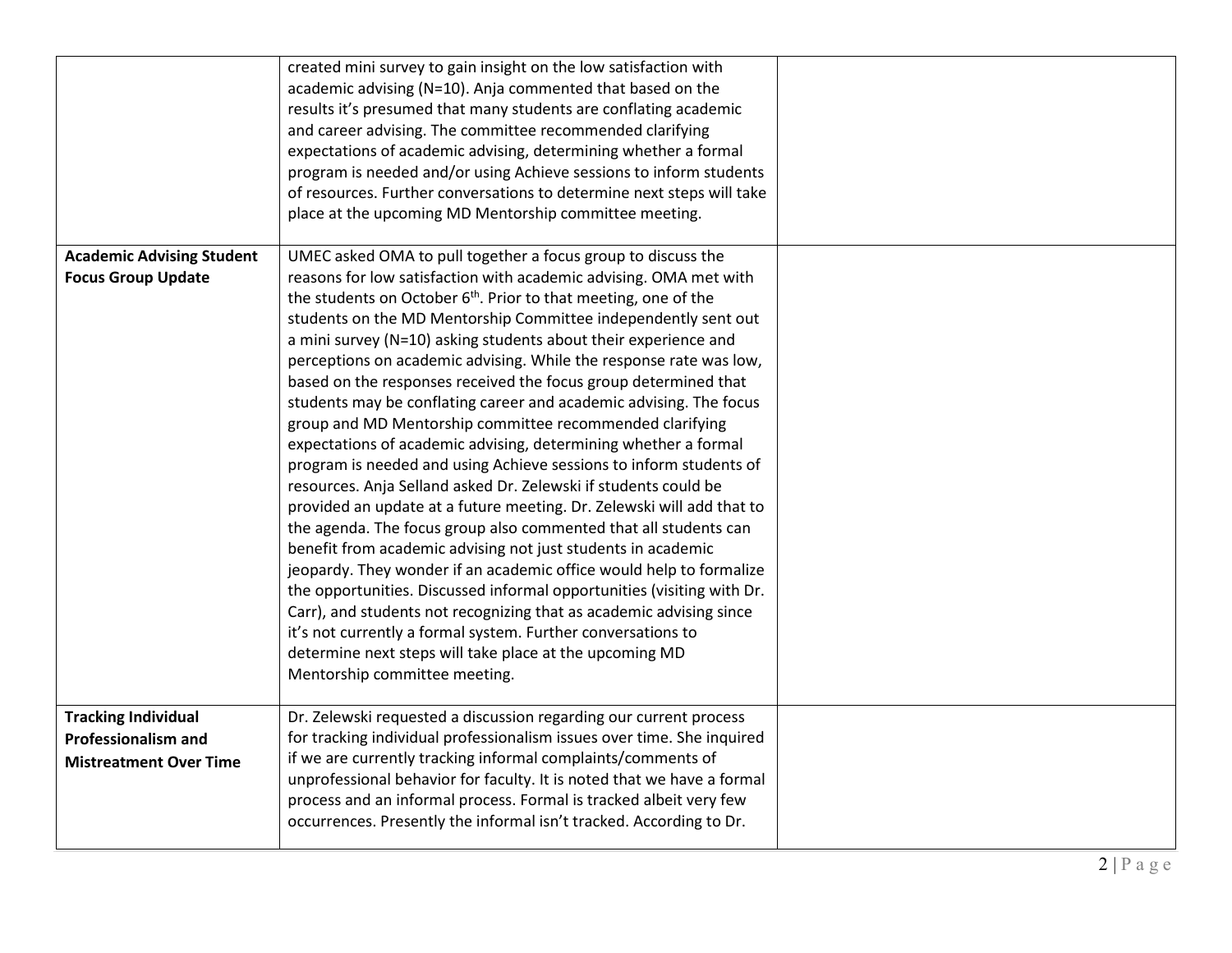|                                    | Zelewski most of the comments are coming via students reaching        |                        |
|------------------------------------|-----------------------------------------------------------------------|------------------------|
|                                    | out to her personally or through the course evaluations. Discussed    |                        |
|                                    | what it might look like if we decided to track informal issues. Ken   |                        |
|                                    | Ruit commented that the tracking could go through his office          |                        |
|                                    | (Education and Faculty Affairs) however, all comments would need      |                        |
|                                    | to reach his office. Susan Zelewski proposed that department chairs,  |                        |
|                                    | program directors and those listed as complaint recipients track and  |                        |
|                                    | submit their reports. It's noted that these individuals would need    |                        |
|                                    | education and would need to submit reports annually. Currently,       |                        |
|                                    | formal complaints for P2 P3 are sent to UMEC in aggregate. Much       |                        |
|                                    | discussion regarding at what point informal becomes formal - how      |                        |
|                                    | many occurrences needed before it's brought to the next level. Dr.    |                        |
|                                    | Wynne suggested an escalating approach. Pat Carr responded that       |                        |
|                                    | he moves these concerns along to the appropriate department chair     |                        |
|                                    | and to Marc Basson. He often lets Ken Ruit know as well. Dr. Carr     |                        |
|                                    | commented that he supports a formalized process. It's noted that      |                        |
|                                    | student issues of unprofessional behavior are brought to MSAPC. It    |                        |
|                                    | was concluded that this topic should be explored further. Dr. Ruit    |                        |
|                                    | agreed to dig into this deeper. He will provide updates at the        | Add to November Agenda |
|                                    | meeting in November and further discussion will occur at that time.   |                        |
|                                    |                                                                       |                        |
| <b>LCME Visit Campaign -</b>       | 6-month countdown document was shared by Dr. Tinguely. Our            |                        |
| <b>Planning / Events and</b>       | Virtual LCME Survey Visit is April 25-27, 2022. Mock Visit Feb 6-8,   |                        |
| <b>Mock Visit and ISA 2 Survey</b> | 2022. Discussed prep leading up to that. Noted a bit of a crunch time |                        |
| <b>Planning</b>                    | with holidays and time needed for data analysis of ISA2 survey. Dr.   |                        |
|                                    | Wynne suggested that we complete the ISA2 table construction prior    |                        |
|                                    | to the actual ISA2 Survey. Noting that formatting can be done in      |                        |
|                                    | advance. He asked what support is needed for data analysis. He        |                        |
|                                    | commented that there are resources within the SMHS to crunch the      |                        |
|                                    | data. Susan Zelewski mentioned that we have two new campus            |                        |
|                                    | deans who will need extra time and prep. She expressed concern        |                        |
|                                    | about "resources" understanding our timeline. The Dean                |                        |
|                                    | commented that he and Judy Solberg will work with the appropriate     |                        |
|                                    | people in communicating our expectations. Dr. Zelewski commented      |                        |
|                                    | that we will need data extraction from Qualtrics and categorizing of  |                        |
|                                    | comments. Dr. Wynne said the priority for the LCME is the             |                        |
|                                    | quantitative data although the qualitative data is very important to  |                        |